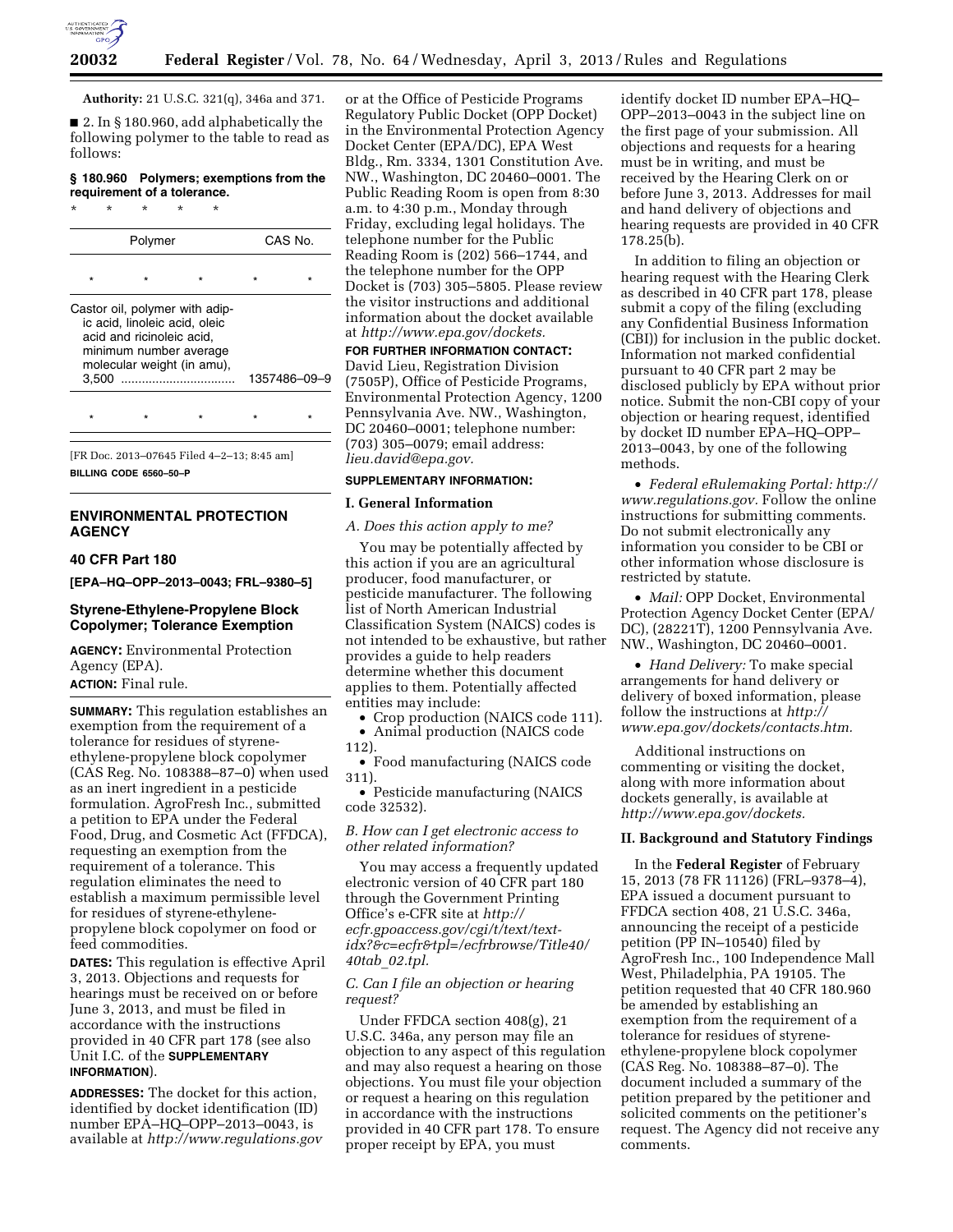Section 408(c)(2)(A)(i) of FFDCA allows EPA to establish an exemption from the requirement for a tolerance (the legal limit for a pesticide chemical residue in or on a food) only if EPA determines that the exemption is ''safe.'' Section 408(c)(2)(A)(ii) of FFDCA defines ''safe'' to mean that ''there is a reasonable certainty that no harm will result from aggregate exposure to the pesticide chemical residue, including all anticipated dietary exposures and all other exposures for which there is reliable information.'' This includes exposure through drinking water and use in residential settings, but does not include occupational exposure. Section 408(b)(2)(C) of FFDCA requires EPA to give special consideration to exposure of infants and children to the pesticide chemical residue in establishing an exemption from the requirement of a tolerance and to ''ensure that there is a reasonable certainty that no harm will result to infants and children from aggregate exposure to the pesticide chemical residue \* \* \* '' and specifies factors EPA is to consider in establishing an exemption.

### **III. Risk Assessment and Statutory Findings**

EPA establishes exemptions from the requirement of a tolerance only in those cases where it can be shown that the risks from aggregate exposure to pesticide chemical residues under reasonably foreseeable circumstances will pose no appreciable risks to human health. In order to determine the risks from aggregate exposure to pesticide inert ingredients, the Agency considers the toxicity of the inert in conjunction with possible exposure to residues of the inert ingredient through food, drinking water, and through other exposures that occur as a result of pesticide use in residential settings. If EPA is able to determine that a finite tolerance is not necessary to ensure that there is a reasonable certainty that no harm will result from aggregate exposure to the inert ingredient, an exemption from the requirement of a tolerance may be established.

Consistent with FFDCA section 408(b)(2)(D), EPA has reviewed the available scientific data and other relevant information in support of this action and considered its validity, completeness and reliability and the relationship of this information to human risk. EPA has also considered available information concerning the variability of the sensitivities of major identifiable subgroups of consumers, including infants and children. In the case of certain chemical substances that are defined as polymers, the Agency has

established a set of criteria to identify categories of polymers expected to present minimal or no risk. The definition of a polymer is given in 40 CFR 723.250(b) and the exclusion criteria for identifying these low-risk polymers are described in 40 CFR 723.250(d). Styrene-ethylene-propylene block copolymer conforms to the definition of a polymer given in 40 CFR 723.250(b) and meets the following criteria that are used to identify low-risk polymers.

1. The polymer is not a cationic polymer nor is it reasonably anticipated to become a cationic polymer in a natural aquatic environment.

2. The polymer does contain as an integral part of its composition, the atomic elements carbon, hydrogen, and oxygen.

3. The polymer does not contain as an integral part of its composition, except as impurities, any element other than those listed in 40 CFR 723.250(d)(2)(ii).

4. The polymer is neither designed nor can it be reasonably anticipated to substantially degrade, decompose, or depolymerize.

5. The polymer is manufactured or imported from monomers and/or reactants that are already included on the TSCA Chemical Substance Inventory or manufactured under an applicable TSCA section 5 exemption.

6. The polymer is not a water absorbing polymer with a number average molecular weight (MW) greater than or equal to 10,000 daltons.

7. The polymer does not contain certain perfluoroalkyl moieties consisting of a CF3– or longer chain length as specified in 40 CFR 723.250(d)(6).

Additionally, the polymer also meets as required the following exemption criteria specified in 40 CFR 723.250(e).

8. The polymer's number average MW of 125,000 is greater than or equal to 10,000 daltons. The polymer contains less than 2% oligomeric material below MW 500 and less than 5% oligomeric material below MW 1,000.

Thus, styrene-ethylene-propylene block copolymer meets the criteria for a polymer to be considered low risk under 40 CFR 723.250. Based on its conformance to the criteria in this unit, no mammalian toxicity is anticipated from dietary, inhalation, or dermal exposure to styrene-ethylene-propylene block copolymer.

#### **IV. Aggregate Exposures**

For the purposes of assessing potential exposure under this exemption, EPA considered that styrene-ethylene-propylene block copolymer could be present in all raw and processed agricultural commodities and drinking water, and that nonoccupational non-dietary exposure was possible. The number average MW of styrene-ethylene-propylene block copolymer is 125,000 daltons. Generally, a polymer of this size would be poorly absorbed through the intact gastrointestinal tract or through intact human skin. Since styrene-ethylenepropylene block copolymer conforms to the criteria that identify a low-risk polymer, there are no concerns for risks associated with any potential exposure scenarios that are reasonably foreseeable. The Agency has determined that a tolerance is not necessary to protect the public health.

#### **V. Cumulative Effects From Substances With a Common Mechanism of Toxicity**

Section 408(b)(2)(D)(v) of FFDCA requires that, when considering whether to establish, modify, or revoke a tolerance, the Agency consider ''available information'' concerning the cumulative effects of a particular pesticide's residues and ''other substances that have a common mechanism of toxicity.''

EPA has not found styrene-ethylenepropylene block copolymer to share a common mechanism of toxicity with any other substances, and styreneethylene-propylene block copolymer does not appear to produce a toxic metabolite produced by other substances. For the purposes of this tolerance action, therefore, EPA has assumed that styrene-ethylenepropylene block copolymer does not have a common mechanism of toxicity with other substances. For information regarding EPA's efforts to determine which chemicals have a common mechanism of toxicity and to evaluate the cumulative effects of such chemicals, see EPA's Web site at *[http://www.epa.gov/pesticides/](http://www.epa.gov/pesticides/cumulative) [cumulative.](http://www.epa.gov/pesticides/cumulative)* 

### **VI. Additional Safety Factor for the Protection of Infants and Children**

Section 408(b)(2)(C) of FFDCA provides that EPA shall apply an additional tenfold margin of safety for infants and children in the case of threshold effects to account for prenatal and postnatal toxicity and the completeness of the data base unless EPA concludes that a different margin of safety will be safe for infants and children. Due to the expected low toxicity of styrene-ethylene-propylene block copolymer, EPA has not used a safety factor analysis to assess the risk. For the same reasons the additional tenfold safety factor is unnecessary.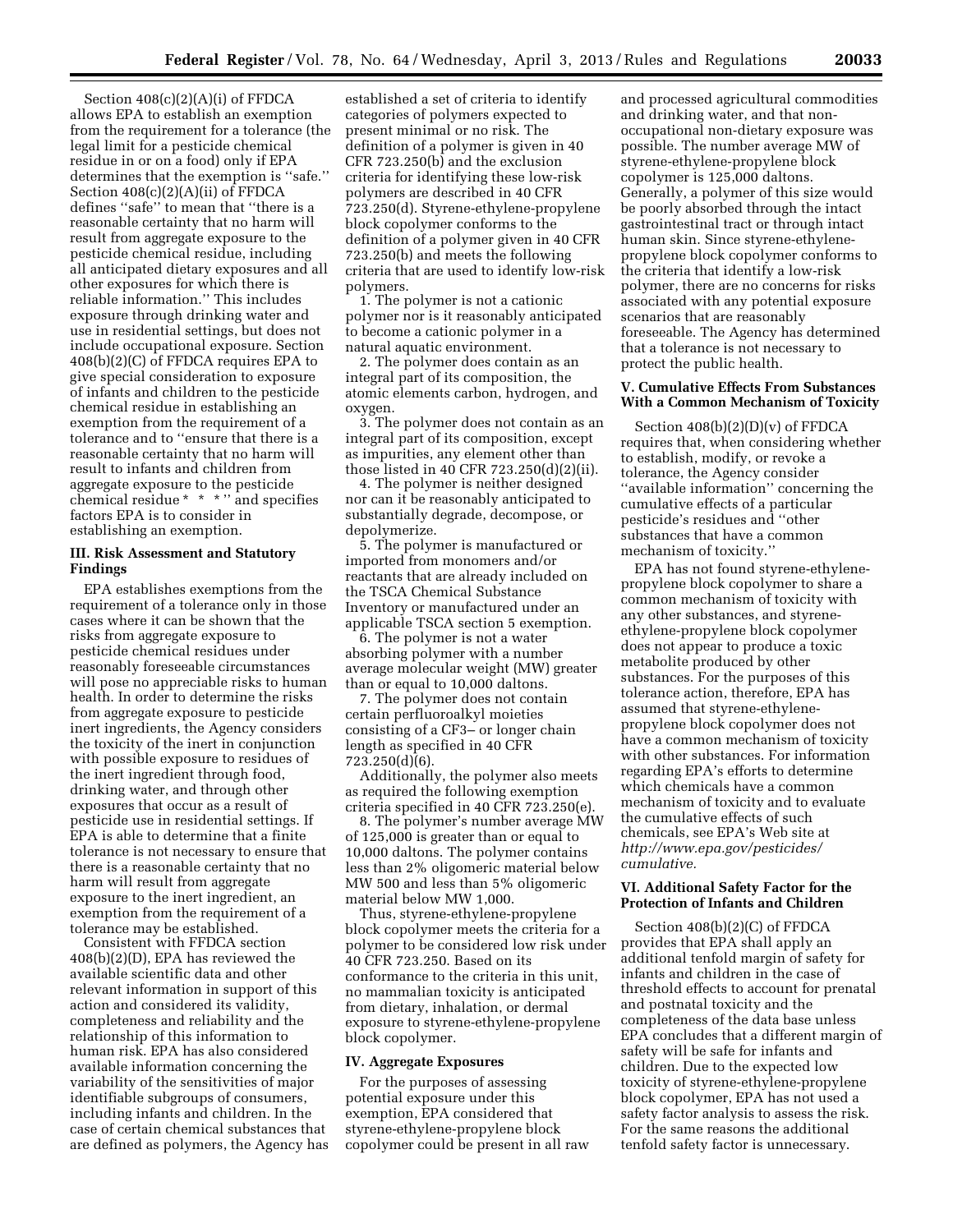#### **VII. Determination of Safety**

Based on the conformance to the criteria used to identify a low-risk polymer, EPA concludes that there is a reasonable certainty of no harm to the U.S. population, including infants and children, from aggregate exposure to residues of styrene-ethylene-propylene block copolymer.

### **VIII. Other Considerations**

### *A. Analytical Enforcement Methodology*

An analytical method is not required for enforcement purposes since the Agency is establishing an exemption from the requirement of a tolerance without any numerical limitation.

### *B. International Residue Limits*

In making its tolerance decisions, EPA seeks to harmonize U.S. tolerances with international standards whenever possible, consistent with U.S. food safety standards and agricultural practices. EPA considers the international maximum residue limits (MRLs) established by the Codex Alimentarius Commission (Codex), as required by FFDCA section 408(b)(4). The Codex Alimentarius is a joint United Nations Food and Agriculture Organization/World Health Organization food standards program, and it is recognized as an international food safety standards-setting organization in trade agreements to which the United States is a party. EPA may establish a tolerance that is different from a Codex MRL; however, FFDCA section 408(b)(4) requires that EPA explain the reasons for departing from the Codex level.

The Codex has not established a MRL for styrene-ethylene-propylene block copolymer.

#### **IX. Conclusion**

Accordingly, EPA finds that exempting residues of styrene-ethylenepropylene block copolymer from the requirement of a tolerance will be safe.

#### **X. Statutory and Executive Order Reviews**

This final rule establishes a tolerance under FFDCA section 408(d) in response to a petition submitted to the Agency. The Office of Management and Budget (OMB) has exempted these rules from review under Executive Order 12866, entitled ''Regulatory Planning and Review'' (58 FR 51735, October 4, 1993). Because this final rule has been exempted from review under Executive Order 12866, this final rule is not subject to Executive Order 13211, entitled ''Actions Concerning Regulations That Significantly Affect

Energy Supply, Distribution, or Use'' (66 FR 28355, May 22, 2001) or Executive Order 13045, entitled ''Protection of Children from Environmental Health Risks and Safety Risks'' (62 FR 19885, April 23, 1997). This final rule does not contain any information collections subject to OMB approval under the Paperwork Reduction Act (PRA) (44 U.S.C. 3501 *et seq.*), nor does it involve any technical standards that would require Agency consideration of voluntary consensus standards pursuant to section 12(d) of the National Technology Transfer and Advancement Act of 1995 (NTTAA) (15 U.S.C. 272 note).

Since tolerances and exemptions that are established on the basis of a petition under FFDCA section 408(d), such as the tolerance in this final rule, do not require the issuance of a proposed rule, the requirements of the Regulatory Flexibility Act (RFA) (5 U.S.C. 601 *et seq.*), do not apply.

This final rule directly regulates growers, food processors, food handlers, and food retailers, not States or tribes, nor does this action alter the relationships or distribution of power and responsibilities established by Congress in the preemption provisions of FFDCA section 408(n)(4). As such, the Agency has determined that this action will not have a substantial direct effect on States or tribal governments, on the relationship between the national government and the States or tribal governments, or on the distribution of power and responsibilities among the various levels of government or between the Federal Government and Indian tribes, or otherwise have any unique impacts on local governments. Thus, the Agency has determined that Executive Order 13132, entitled ''Federalism'' (64 FR 43255, August 10, 1999) and Executive Order 13175, entitled ''Consultation and Coordination with Indian Tribal Governments'' (65 FR 67249, November 9, 2000) do not apply to this final rule. In addition, this final rule does not impose any enforceable duty or contain any unfunded mandate as described under Title II of the Unfunded Mandates Reform Act of 1995 (UMRA) (2 U.S.C. 1501 *et seq.*).

Although this action does not require any special considerations under Executive Order 12898, entitled ''Federal Actions to Address Environmental Justice in Minority Populations and Low-Income Populations'' (59 FR 7629, February 16, 1994), EPA seeks to achieve environmental justice, the fair treatment and meaningful involvement of any group, including minority and/or lowincome populations, in the

development, implementation, and enforcement of environmental laws, regulations, and policies. As such, to the extent that information is publicly available or was submitted in comments to EPA, the Agency considered whether groups or segments of the population, as a result of their location, cultural practices, or other factors, may have atypical or disproportionately high and adverse human health impacts or environmental effects from exposure to the pesticide discussed in this document, compared to the general population.

## **XI. Congressional Review Act**

Pursuant to the Congressional Review Act (5 U.S.C. 801 *et seq.*), EPA will submit a report containing this rule and other required information to the U.S. Senate, the U.S. House of Representatives, and the Comptroller General of the United States prior to publication of the rule in the **Federal Register**. This action is not a ''major rule'' as defined by 5 U.S.C. 804(2).

#### **List of Subjects in 40 CFR Part 180**

Environmental protection, Administrative practice and procedure, Agricultural commodities, Pesticides and pests, Reporting and recordkeeping requirements.

Dated: March 26, 2013.

#### **Lois Rossi,**

*Director, Registration Division, Office of Pesticide Programs.* 

■ Therefore, 40 CFR chapter I is amended as follows:

#### **PART 180—[AMENDED]**

■ 1. The authority citation for part 180 continues to read as follows:

**Authority:** 21 U.S.C. 321(q), 346a and 371.

■ 2. In § 180.960, alphabetically add the following polymer to the table to read as follows:

#### **§ 180.960 Polymers; exemptions from the requirement of a tolerance.**

\* \* \* \* \*

| Polymer |                            |                                                                                  | CAS No.     |  |
|---------|----------------------------|----------------------------------------------------------------------------------|-------------|--|
| $\star$ |                            |                                                                                  |             |  |
|         | Styrene-ethylene-propylene | block copolymer, minimum<br>number average molecular<br>weight (in amu), 125,000 | 108388-87-0 |  |
|         |                            |                                                                                  |             |  |